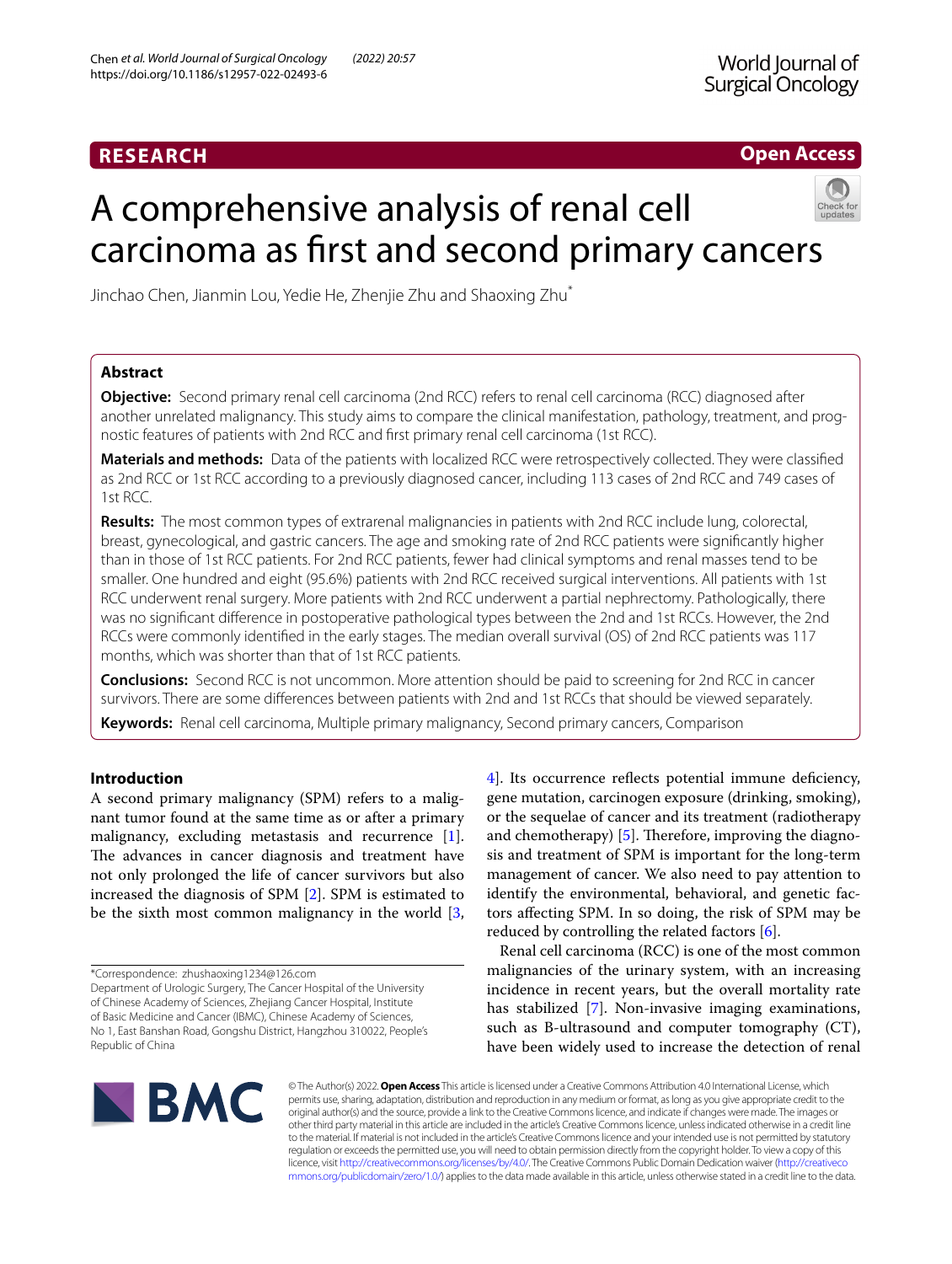cancers in the early stages  $[8]$ . RCC may be a first primary cancer (frst primary RCC, 1st RCC), or it can occur as a second primary RCC (2nd RCC) in patients with a previous history of malignancy. 2nd RCC is one of the most common SPM, with an incidence of 10.9–28.9% [\[1](#page-6-0), [9,](#page-6-8) [10](#page-6-9)].

Other types of primary malignancies associated with RCC include bladder, prostate, colorectal, lung, cutaneous malignant melanoma (MM), and non-Hodgkin's lymphoma (NHL)  $[10]$  $[10]$ . Although it is not uncommon, there are few studies on the clinical features, diagnosis, treatment, and prognosis of the 2nd RCC. Furthermore, there is also a lack of comparative studies between 2nd RCC and 1st RCC.

By collecting the data of patients with 2nd RCC, we systematically analyzed the clinical features, diagnosis, treatment, and prognosis and compared them with those of the 1st RCC patients treated in the same period.

## **Materials and methods**

Studies involving human participants were reviewed and approved by the Medical Ethics Committee of Zhejiang Cancer Hospital. The database records of patients diagnosed with RCC at Zhejiang Cancer Hospital from January 2009 to June 2019 were reviewed. Patients with distant metastases were excluded. The patients in the cohort were classifed as having 2nd or 1st RCC according to their cancer history. Non-renal primary malignancies were recorded and classifed as antecedent and synchronous, and the patients who were diagnosed after RCC were excluded. Synchronous malignancies were defned as those diagnosed concurrently or within 6 months of the initial diagnosis.

We retrospectively collected 113 cases of 2nd RCC and 749 cases of 1st RCC. The clinical data of these patients were analyzed, including demographic data, pathology and treatment of non-renal malignancies, symptoms, imaging features, pathology, and treatment of the RCC  $(2nd \t $RCC$  and 1st \t $RCC$ ). The symptoms included flank$ pain, visible hematuria, palpable abdominal, paraneoplastic syndromes, and symptoms caused by metastatic disease, such as bone pain or persistent cough. The puncture or surgical specimens were evaluated by specialized pathologists. Patient follow-up ensured collection of data pertaining to recurrence rate, metastasis, and survival status. The overall survival (OS) was defined as the time from the diagnosis of RCC to the last follow-up or death. Progression-free survival (PFS) was defned as the time from diagnosis to the frst documentation of progressive disease or death, whichever occurred frst. Cancerspecifc survival (CSS) was defned as the time from the date of diagnosis to the date of death caused by RCC. The pathological stage and histological grade were defned according to the International Union Against Cancer TNM classifcation [\[11](#page-7-0)].

Categorical variables and continuous variables were tested using the  $\chi^2$  test and *t*-test, respectively. OS, PFS, and CSS were calculated using the Kaplan-Meier method for the study population. Multivariate Cox regression analysis was used to explore factors infuencing prognosis. All statistical analyses were performed using IBM SPSS Statistics for Windows, version 19 (IBM Corp., Armonk, NY, USA). Statistical signifcance was set at *p* < 0.05.

#### **Results**

## **Demographics and clinical presentations of 2nd RCC and 1st RCC**

The demographic details of the 2nd RCC and 1st RCC groups are shown in Table [1](#page-2-0). Patients with 2nd RCC were older in age at diagnosis (58.2 vs. 55.0 years,  $p = 0.008$ ) and had a higher rate of smoking  $(54.1\% \text{ vs. } 35.0\%, p =$ 0.036). The rate of family cancer history was slightly higher in patients with 2nd RCC, but the diference was not significant (31.9% vs. 23.9%,  $p = 0.068$ ). There was no signifcant diference in sex distribution or body mass index (BMI) between the two groups. Of the patients with 1st RCC, 29.2% had symptoms such as lower back pain and hematuria. The vast majority (94.9%) of the 2nd RCC were detected incidentally with no symptoms and there was a signifcant diference between the two groups  $(p < 0.001)$ .

## **Origin, staging, and primary treatment of non‑renal malignancies**

The most common primary non-renal malignancies of 2nd RCC were lung cancer (20.4%), followed by colorectal (14.2%), breast (10.6%), gynecological (9.7%), thyroid (8.8%), gastric (8.0%), nasopharyngeal (8.0%), and esophageal (4.4%) cancers. Patients with stage I–II non-renal malignant tumors accounted for 76.7%, and 45.1% of the patients had a history of radiotherapy or chemotherapy (Supplemental Table [1\)](#page-6-10). Synchronous 2nd RCC was found in 71 patients (62.8%), and antecedent 2nd RCC accounted for 37.2%, with a mean interval between the two cancer sets of 33.9 months.

## **Diagnosis, treatment, and pathology of 2nd RCC and 1st RCC**

Comparing patients with 2nd RCC to patients with 1st RCC, the former had signifcantly smaller tumor size (3.6 cm vs. 4.7 cm,  $p < 0.001$ ). Five patients (4.4%) with suspected 2nd RCC underwent renal puncture biopsy, and all the pathological results indicated RCC. None of the patients with 1st RCC had a renal biopsy.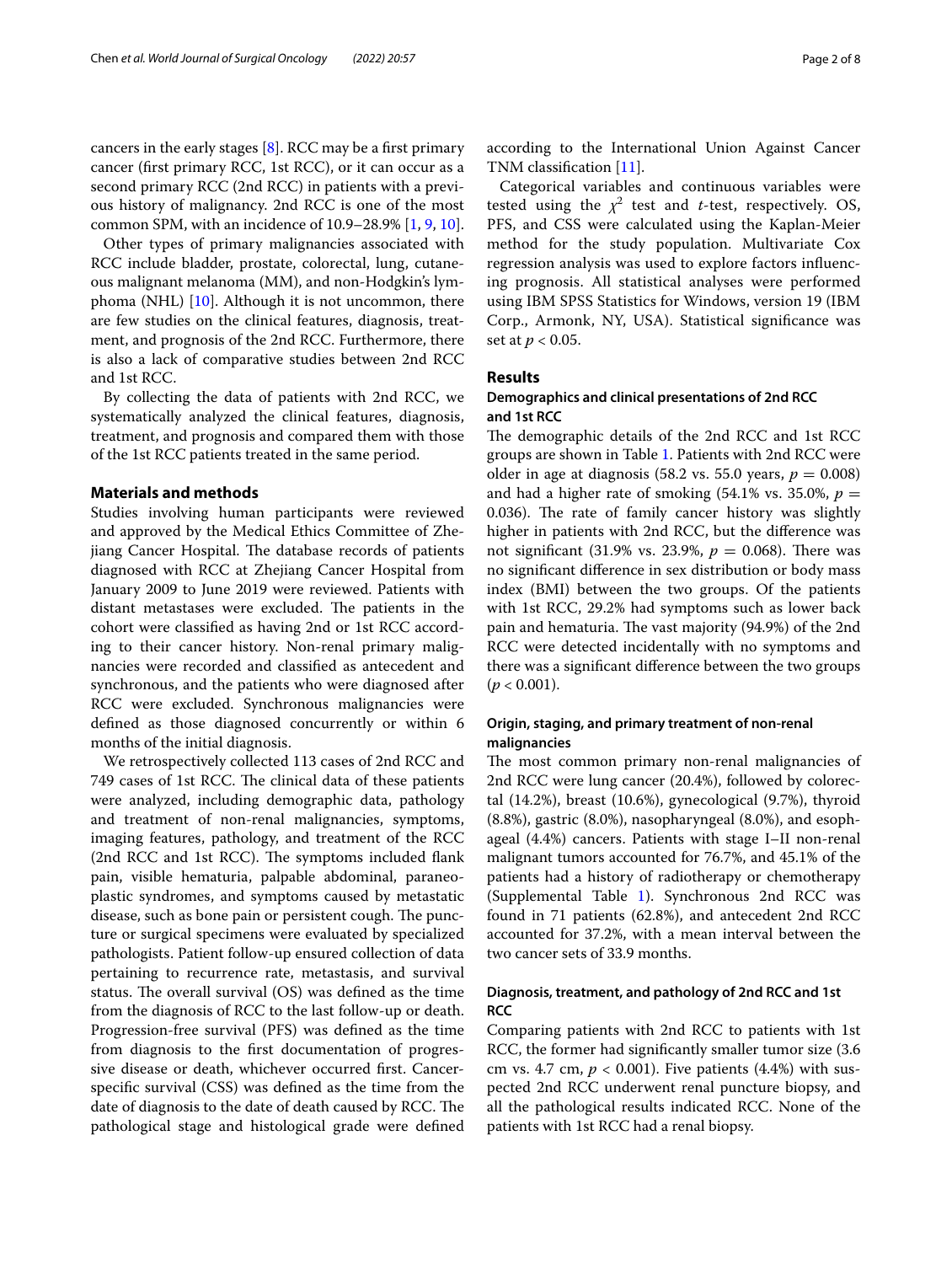<span id="page-2-0"></span>**Table 1** Demographics and clinical characteristics of patients with second primary renal cell carcinoma (2nd RCC) and frst primary renal cell carcinoma (1st RCC)

| Characteristic                                                                                  |                     | 2nd RCC            | 1st RCC            | p value |
|-------------------------------------------------------------------------------------------------|---------------------|--------------------|--------------------|---------|
| Patients                                                                                        |                     |                    |                    |         |
| Number of patients                                                                              |                     | 113                | 749                |         |
| Gender                                                                                          | Male                | 67 (59.3%)         | 452 (60.3%)        | 0.83    |
|                                                                                                 | Female              | 46 (40.7%)         | 297 (39.7%)        |         |
| Mean age, years $(\pm SD)$                                                                      |                     | 58.2 $(\pm 10.2)$  | 55.0 $(\pm 12.1)$  | 0.008   |
| Smoking history                                                                                 | Yes                 | 51 (45.1%)         | 262 (35.0%)        | 0.036   |
|                                                                                                 | <b>No</b>           | 62 (54.9%)         | 487 (65.0%)        |         |
| Family history of tumor                                                                         | Yes                 | 36 (31.9%)         | 179 (23.9%)        | 0.068   |
|                                                                                                 | No                  | 77 (68.1%)         | 570 (76.1%)        |         |
| Mean BMI, kg/m <sup>2</sup> ( $\pm$ SD)                                                         |                     | $23.9 \ (\pm 3.2)$ | $23.9 \ (\pm 3.4)$ | 1.00    |
| <b>Disease</b>                                                                                  |                     |                    |                    |         |
| Symptom                                                                                         | Yes                 | $2(1.8\%)$         | 219 (29.2%)        | < 0.001 |
|                                                                                                 | <b>No</b>           | 111 (98.2%)        | 530 (70.8%)        |         |
| Synchronous                                                                                     |                     | 71 (62.8%)         |                    |         |
| Metachronous                                                                                    |                     | 42 (37.2%)         |                    |         |
| Mean interval between first extrarenal malignancies and renal cell carcinoma, months<br>(range) |                     | 33.9 (0-540)       |                    |         |
| Mean diameter of renal mass, cm $(\pm SD)$                                                      |                     | $3.6 (\pm 1.6)$    | 4.7 $(\pm 2.5)$    | < 0.001 |
| Renal surgery                                                                                   | Radical nephrectomy | 43 (39.8%)         | 394 (52.6%)        | 0.013   |
|                                                                                                 | Partial nephrectomy | 65 (60.2%)         | 355 (47.4%)        |         |

*RCC* renal cell carcinoma, *BMI* body mass index

<span id="page-2-1"></span>**Table 2** Pathological characteristics of patients with second primary renal cell carcinoma (2nd RCC) and frst primary renal cell carcinoma (1st RCC)

|                    |                                             | 2nd RCC     | 1st RCC     | p value |
|--------------------|---------------------------------------------|-------------|-------------|---------|
| Pathological type  | Clear cell RCC                              | 98 (86.7%)  | 630 (84.1%) | 0.98    |
|                    | Papillary RCC                               | 6(5.3%)     | 44 (5.9%)   |         |
|                    | Chromophobe RCC                             | $5(4.4\%)$  | 51 (6.8%)   |         |
|                    | Translocation RCC                           | 1(0.88%)    | 4(0.53%)    |         |
|                    | Sarcomatoid variants of RCC                 | 1(0.88%)    | $3(0.4\%)$  |         |
|                    | Renal medullary carcinoma                   | 0           | 1(0.13%)    |         |
|                    | Renal collecting duct carcinoma             | 0           | 1(0.13%)    |         |
|                    | Mucinous tubular and spindle cell carcinoma | 0           | $1(0.13\%)$ |         |
|                    | Unclassified RCC                            | 2(1.8%)     | 14 (1.9%)   |         |
| Single/multiple    |                                             | 113/0       | 744/5       | 0.38    |
| Pathological grade |                                             | 16 (22.9%)  | 104 (24.9%) | 0.45    |
|                    | $\mathbf{  }$                               | 44 (62.9%)  | 236 (56.6%) |         |
|                    | $\mathbb{H}$                                | 10 (14.3%)  | 69 (16.5%)  |         |
|                    | $\mathsf{IV}$                               | 0           | $8(1.9\%)$  |         |
| Pathological stage | T1                                          | 97 (91.5%)  | 595 (79.4%) | < 0.001 |
|                    | T <sub>2</sub>                              | $2(1.9\%)$  | 86 (11.5%)  |         |
|                    | T <sub>3</sub>                              | $7(6.6\%)$  | 50 (6.7%)   |         |
|                    | <b>T4</b>                                   | $\mathbf 0$ | $7(0.9\%)$  |         |
|                    | TxN1                                        | 0           | 11 (1.5%)   |         |

*RCC* renal cell carcinoma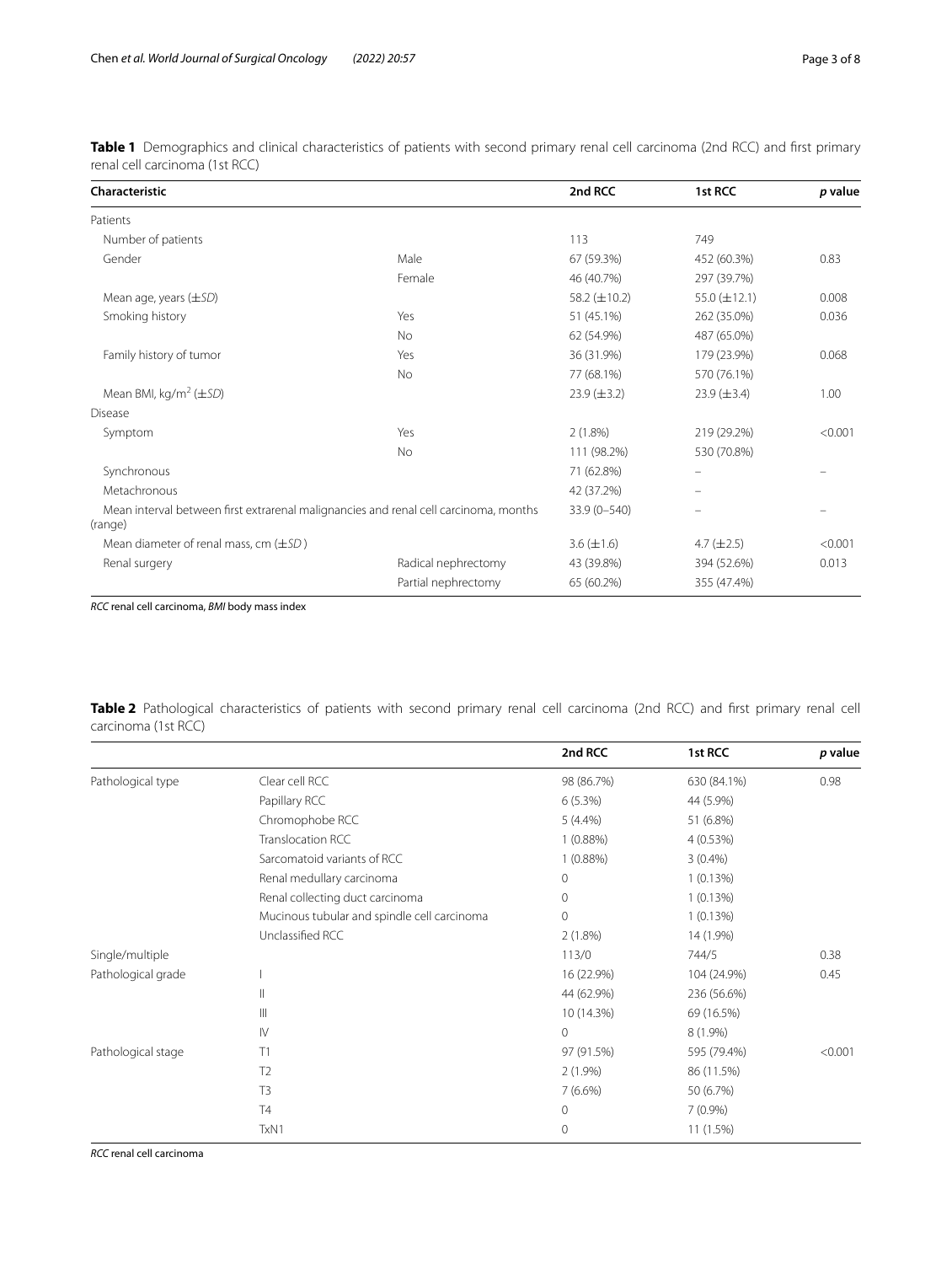Of the 113 patients with 2nd RCC, 108 (95.6%) nephrectomies were performed including 65 partial (60.2%) and 43 radical nephrectomies (39.8%), 4 (3.5%) patients received observation, and 1 (0.9%) patient underwent ablation. The reasons for non-surgical treatment for these patients included advanced stage (4 cases) and postoperative complications (1 case) of the nonrenal malignancies. All patients with 1st RCC underwent nephrectomy, including partial nephrectomy  $(n =$ 355, 47.4%) and radical nephrectomy (*n* = 394, 52.6%). There was a significant difference in the treatment mode between the two groups (Table [1\)](#page-2-0).

When comparing synchronous 2nd RCC with metachronous 2nd RCC, there was no signifcant diference in age, sex ratio, smoking history, family history of tumor, BMI, and diameter of renal mass. However, in terms of the type of surgery, more patients with metachronous 2nd RCC received partial nephrectomy than patients with synchronous 2nd RCC ( $p = 0.01$ ).

The postoperative pathological categories of patients with [2](#page-2-1)nd and 1st RCCs are shown in Table 2. There was no signifcant diference in the distribution of pathological types between the two groups ( $p = 0.982$ ). In terms of pathological stages of the RCC, more patients with 2nd RCC had T1 RCC compared with patients with 1st RCC (91.5% vs. 79.4%, *p* < 0.001). However, there was no signifcant diference between the two groups in terms of nuclear grade and single/multiple lesions.

<span id="page-3-0"></span>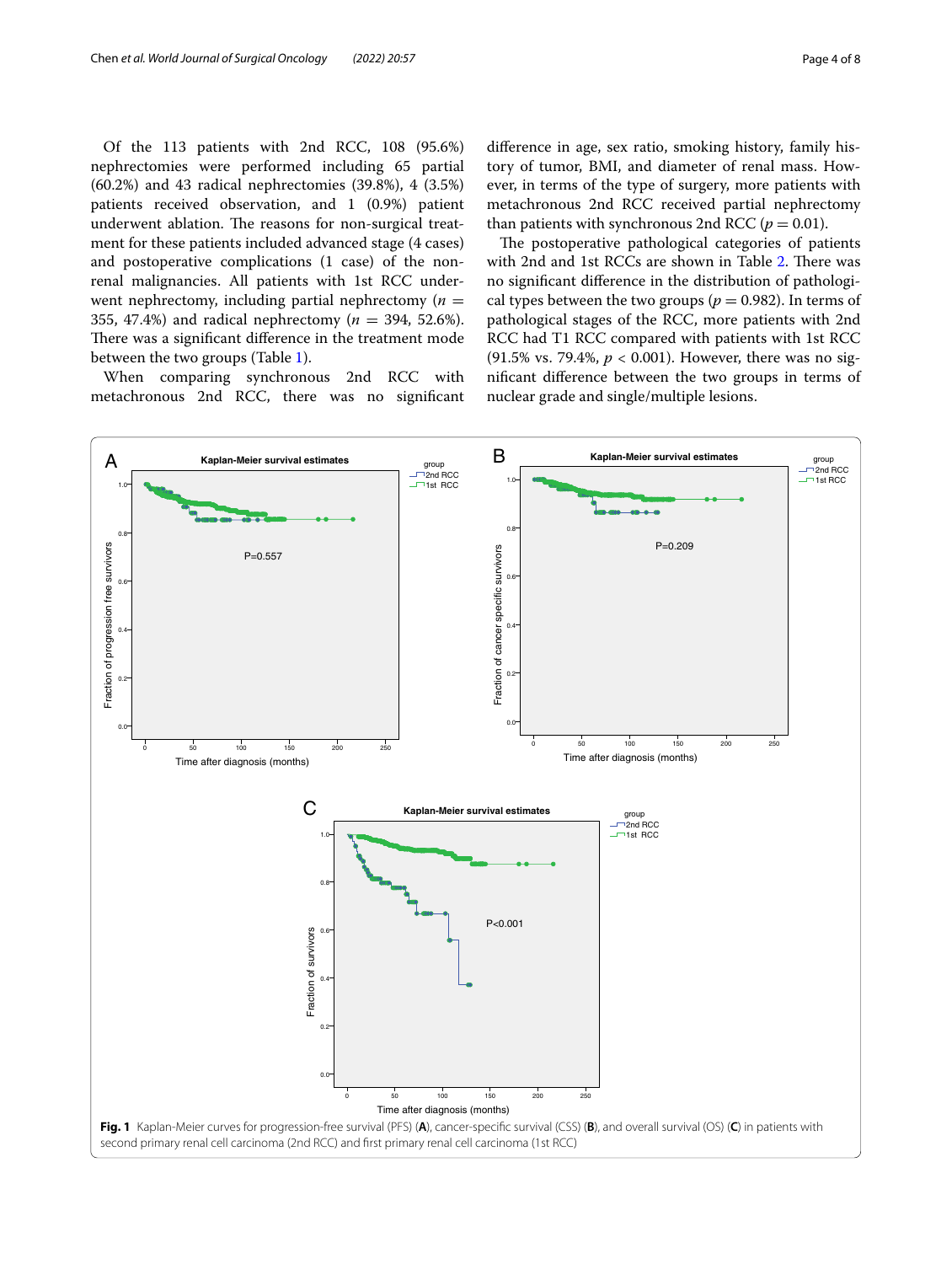<span id="page-4-0"></span>**Table 3** Univariate survival analysis and multivariable analysis of patients with second primary renal cell carcinoma (2nd RCC)

| Overall survival                                                                          | Univariate analysis |                 |         | Multivariable analysis |                 |         |
|-------------------------------------------------------------------------------------------|---------------------|-----------------|---------|------------------------|-----------------|---------|
|                                                                                           | HR                  | 95% CI          | p value | HR                     | 95% CI          | p value |
| Age $(≥ 60)$                                                                              | 1.044               | 0.488-2.234     | 0.912   | 0.599                  | $0.246 - 1.459$ | 0.259   |
| Gender (male)                                                                             | 3.897               | 1.462-10.388    | 0.007   | 5.065                  | 1.400-18.332    | 0.013   |
| Smoking history (yes)                                                                     | 1.653               | $0.763 - 3.580$ | 0.202   | 0.721                  | $0.244 - 2.133$ | 0.555   |
| Family history of tumor (yes)                                                             | 0.972               | $0.420 - 2.245$ | 0.946   | 0.531                  | $0.201 - 1.405$ | 0.202   |
| Primary non-renal malignancy (lung cancer)                                                | 0.961               | $0.385 - 2.394$ | 0.931   | 1.000                  | $0.349 - 2.859$ | 0.999   |
| Symptoms (yes)                                                                            | 7.073               | 2.354-21.251    | < 0.001 | 5.217                  | 0.726-37.501    | 0.101   |
| Interval between first extrarenal malignancies and<br>renal cell carcinoma (metachronous) | 0.685               | $0.297 - 1.582$ | 0.376   | 0.719                  | $0.278 - 1.862$ | 0.497   |
| Renal surgery (yes)                                                                       | 0.151               | $0.05 - 0.457$  | 0.001   | 0.329                  | $0.069 - 1.578$ | 0.165   |
| Stage of RCC (>T2)                                                                        | 7.577               | 2.156-26.627    | 0.002   | 1.211                  | 0.154-9.493     | 0.856   |

*RCC* renal cell carcinoma

<span id="page-4-1"></span>**Table 4** Univariate survival analysis and multivariable analysis of patients with frst primary renal cell carcinoma (1st RCC)

| <b>Overall survival</b>       | Univariate analysis |                 |         | Multivariable analysis |                 |         |
|-------------------------------|---------------------|-----------------|---------|------------------------|-----------------|---------|
|                               | HR                  | 95% CL          | p value | HR                     | 95% CI          | p value |
| Age $(\geq qe \text{ years})$ | 2.923               | 1.550–5.511     | 0.001   | 2.839                  | 1.486-5.422     | 0.002   |
| Gender (male)                 | 1.100               | $0.587 - 2.059$ | 0.766   | .684                   | $0.691 - 4.101$ | 0.252   |
| Smoking history (yes)         | .451                | $0.775 - 2.716$ | 0.245   | 2.034                  | 0.836-4.948     | 0.118   |
| Family history of tumor (yes) | 0.869               | $0.400 - 1.889$ | 0.723   | .870                   | $0.398 - 1.903$ | 0.728   |
| Symptoms (yes)                | 2.667               | 1.432-4.967     | 0.002   | .894                   | 0.988-3.630     | 0.054   |
| Stage of RCC $(\geq$ T2)      | 5.742               | 3.064-10.759    | < 0.001 | 4.561                  | 2.368-8.783     | < 0.001 |

## **Outcomes of 2nd RCC and 1st RCC**

One hundred and two patients with 2nd RCC and 720 patients with 1st RCC were followed up for a median period of 52 months (range,1–216 months). For patients with 2nd RCC, metastasis occurred in 8 patients with a median progression time of 32 months (4–54 months), and the diagnosis was confrmed by puncture biopsy in six patients and by combining imaging and clinical features in the other two patients. At the last follow-up, 78 (76.5%) patients were still living and 24 (23.5%) patients had died. Among those who had died, non-renal malignancies were the cause in  $18$  patients  $(75%)$ . The median OS was 117 months (95% confidence interval  $[CI] =$ 97.16–136.84) for patients with 2nd RCC. For patients with 1st RCC, metastasis occurred in 61 patients, with a median progression time of 18 months (range, 3–126 months). At the last follow-up, 680 patients (94.4%) had survived and 40 patients (5.6%) had died. Of those who had died, 35 patients died of RCC and 5 patients died of other causes. The OS of the 1st RCC was significantly longer than that of the 2nd RCC  $(p < 0.001)$ . However, there was no signifcant diference in PFS and CSS between the two groups ( $p = 0.0.557$  and  $p = 0.209$ , respectively) (Fig. [1\)](#page-3-0).

Univariate analysis showed that sex, symptoms, stage of RCC, and renal surgery were independent prognostic factors of OS in patients with 2nd RCC (Table [3](#page-4-0)). In contrast, age, symptoms, and the stage of RCC were independent prognostic factors of OS in patients with 1st RCC (Table [4](#page-4-1)). Results of the multivariable analysis indicated that OS was improved among female patients with 2nd RCC (Table [3\)](#page-4-0). Young patients with no symptoms and an early stage of RCC had better OS in patients with 1st RCC (Table [4\)](#page-4-1).

## **Discussion**

RCC has been frequently described as a second cancer event following the diagnosis of other primary cancers [[12\]](#page-7-1). Although there have been reports relating to the increased risk of 2nd RCC in cancer survivors, there have been few studies that investigated how 2nd RCC was different from 1st RCC. Thus, our study compared the clinical features, diagnosis, treatment, and prognosis of 2nd and 1st RCCs. To our knowledge, this study is the largest and most comprehensive profle of this clinical scenario.

Sato et al. reported that RCC patients with other primary malignancies were approximately 5 years older than those without [[9\]](#page-6-8). Other SPM studies have also shown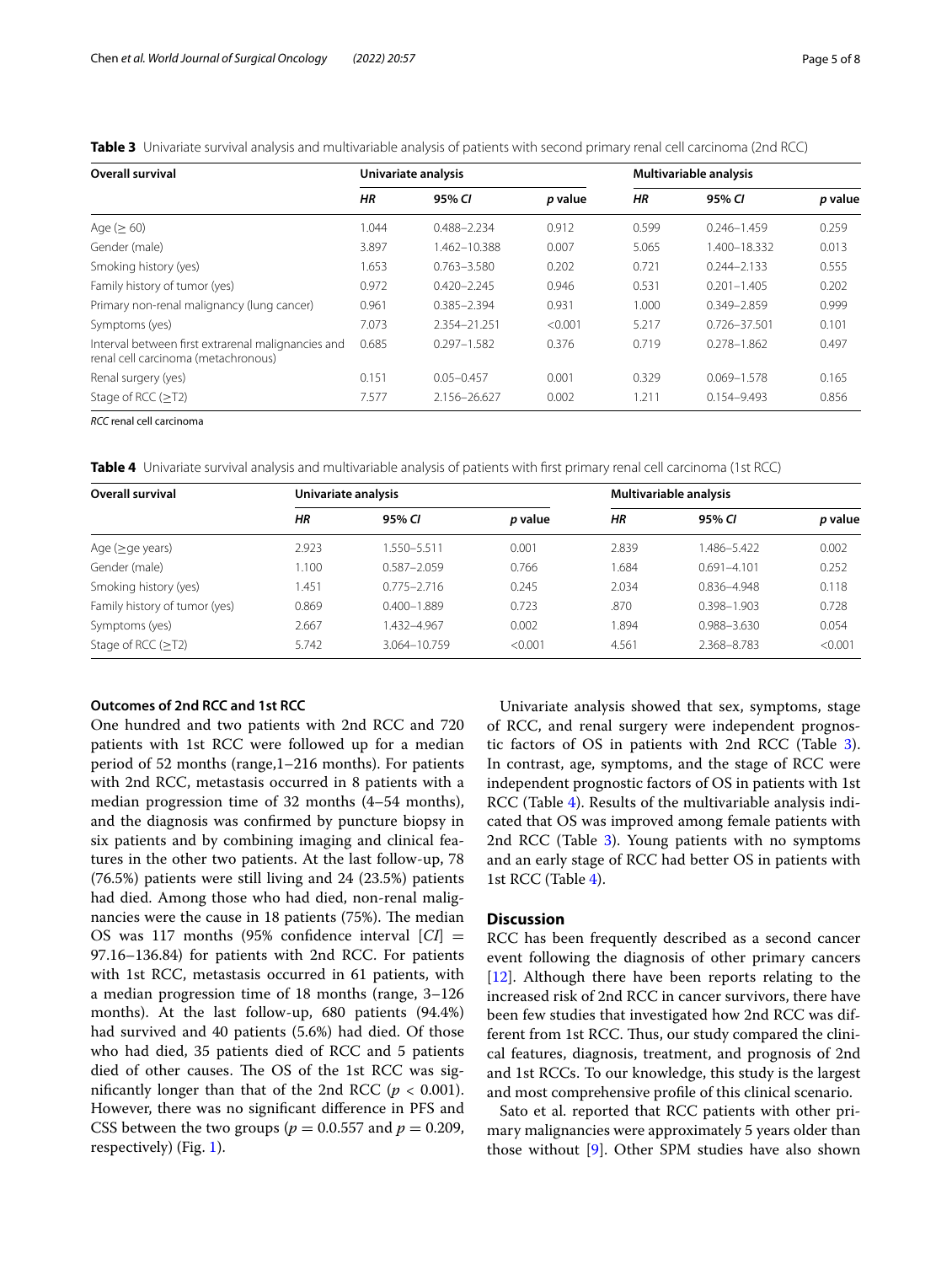similar results. Jo et al. reported that the age at diagnosis of 2nd pancreatic cancers was older than that of 1st pancreatic cancers [[2\]](#page-6-1). Our study shared similar results. It is well known that the incidence of epithelial cancers generally increased with age  $[13]$  $[13]$  $[13]$ . The age at diagnosis may differ because patients with frst primary cancers have lived long enough to develop another primary cancer.

Previous studies have confrmed that smoking is a high-risk factor for RCC and multiple malignancies [\[8](#page-6-7), [14\]](#page-7-3). In our study, it was found that the smoking rate of patients with 2nd RCC was higher than that of patients with 1st RCC. Previous studies have also found that continued smoking is considered the strongest adverse predictor among cancer survivors [[15\]](#page-7-4). Conversely, smoking cessation after the frst cancer diagnosis prolongs the time before a new malignancy develops, as well as the total survival time  $[15, 16]$  $[15, 16]$  $[15, 16]$  $[15, 16]$ . Therefore, it provides the evidence for clinicians in supporting patients to stop smoking, especially for cancer survivors.

Obesity is also a risk factor for many malignancies [\[17](#page-7-6), [18\]](#page-7-7). Unlike smoking, this study found that there was no signifcant diference in the BMI of patients with 2nd RCC versus 1st RCC. This finding suggests that smoking is a higher risk factor for the development of 2nd RCC than obesity. More studies are needed to explore whether weight loss can reduce the risk of SPM.

Abdel-Rahman et al. found that the diagnosis of 2nd RCC usually occurs within 5 years after the frst primary malignancy [[12\]](#page-7-1). In our study, 81.4% of 2nd RCC cases occurred within 5 years of the primary tumor diagnosis, which is consistent with previous studies. It is worth noting that synchronous 2nd RCC accounted for 61.9% in our study. The rate is higher than the 34.6% reported by Beisland but similar to the 59.4% reported by Sato [[9,](#page-6-8) [10](#page-6-9)]. This result suggests that we need to carry out a systematic examination before the treatment of patients with RCC to prevent the risk of missing malignant tumors in other parts of the body. However, our study also found that 18.6% of 2nd RCC cases occurred 5 years after the frst primary malignancies, which revealed that there may be two peaks in the incidence of 2nd RCC, namely, within 6 months and 5 years after the initial diagnosis. This is similar to the timeframe reported by Czene and Hemminki [[19\]](#page-7-8). Long-term follow-up may therefore be needed after the treatment of malignancies to detect not only the recurrence and metastasis of primary malignancies but also the 2nd RCC.

With greater access to imaging examinations, more than 60% of patients are diagnosed incidentally [[11\]](#page-7-0). In our study, it was found that patients with 2nd RCC presented fewer symptoms, and the tumor size and postoperative pathological stage in patients with 2nd RCC were also signifcantly lower than those in patients with 1st RCC. Previous studies reported that 76.3% of patients with 2nd RCC had no obvious symptoms. In contrast, only 39.0% of patients with 1st RCC had no obvious symptoms. Moreover, the tumor size was smaller than 4 cm in 60.5% of patients with 2nd RCC, compared to 28.1% of patients with 1st RCC. These results are consistent with the findings in our study [[9](#page-6-8)]. Patients with other non-renal malignancies tend to receive more frequent imaging examinations to increase surveillance of primary cancer, which contributes to the early detection of RCC. The fact that the proportion of partial nephrectomy in the patients with 2nd RCC was signifcantly higher than that in the patients with 1st RCC was also related to the smaller tumor size of the 2nd RCC.

Current guidelines recommend that renal surgery be performed in patients with localized RCC [\[11](#page-7-0)]. However, when choosing the treatment method for renal tumors in patients with 2nd RCC, the condition of the extrarenal malignancies needs to be considered, including tumor stage, life expectancy, and treatment complications. The European Association of Urology Guidelines on RCC indicates that elderly and comorbid patients with incidentally detected small renal masses can be managed by active surveillance (AS) [\[11](#page-7-0)]. However, considering that the sporadic RCC has a high risk of metastasis, AS of sporadic RCC should only be adopted in patients who cannot tolerate surgery [[20](#page-7-9)]. A population-based study using the Surveillance, Epidemiology, and End Results (SEER)-9 database showed that local treatment modalities utilized with 2nd RCC were partial nephrectomy in 16% of patients, radical nephrectomy in 33% of patients, and ablation in 5.5% of patients, while 18% of patients received no local treatment [[12\]](#page-7-1). In our results, the proportion of patients with 2nd RCC who received surgical treatment was 95.6%, which was higher than that reported in previous studies. This may be due to most patients with extrarenal malignancies in our study being stage I/II, which led to more patients with 2nd RCC choosing curable surgical treatment for the renal tumors.

Beisland et al. found that the OS of patients with 2nd RCC was worse than that of patients with 1st RCC [\[10](#page-6-9)]. Sato et al. showed that for patients with T1-2N0M0, the OS of patients with 2nd RCC was signifcantly worse than that of patients with 1st RCC  $[9]$  $[9]$ . These results are consistent with those of the present study. However, if extrarenal malignancies are excluded, Sato et al. showed that the CSS of patients with 2nd RCC was signifcantly longer than that of patients with 1st RCC [[9\]](#page-6-8). In contrast, our study indicated that there was no signifcant diference in PFS and CSS between 2nd RCC and 1st RCC. A possible reason may be that 40.1% of patients with 1st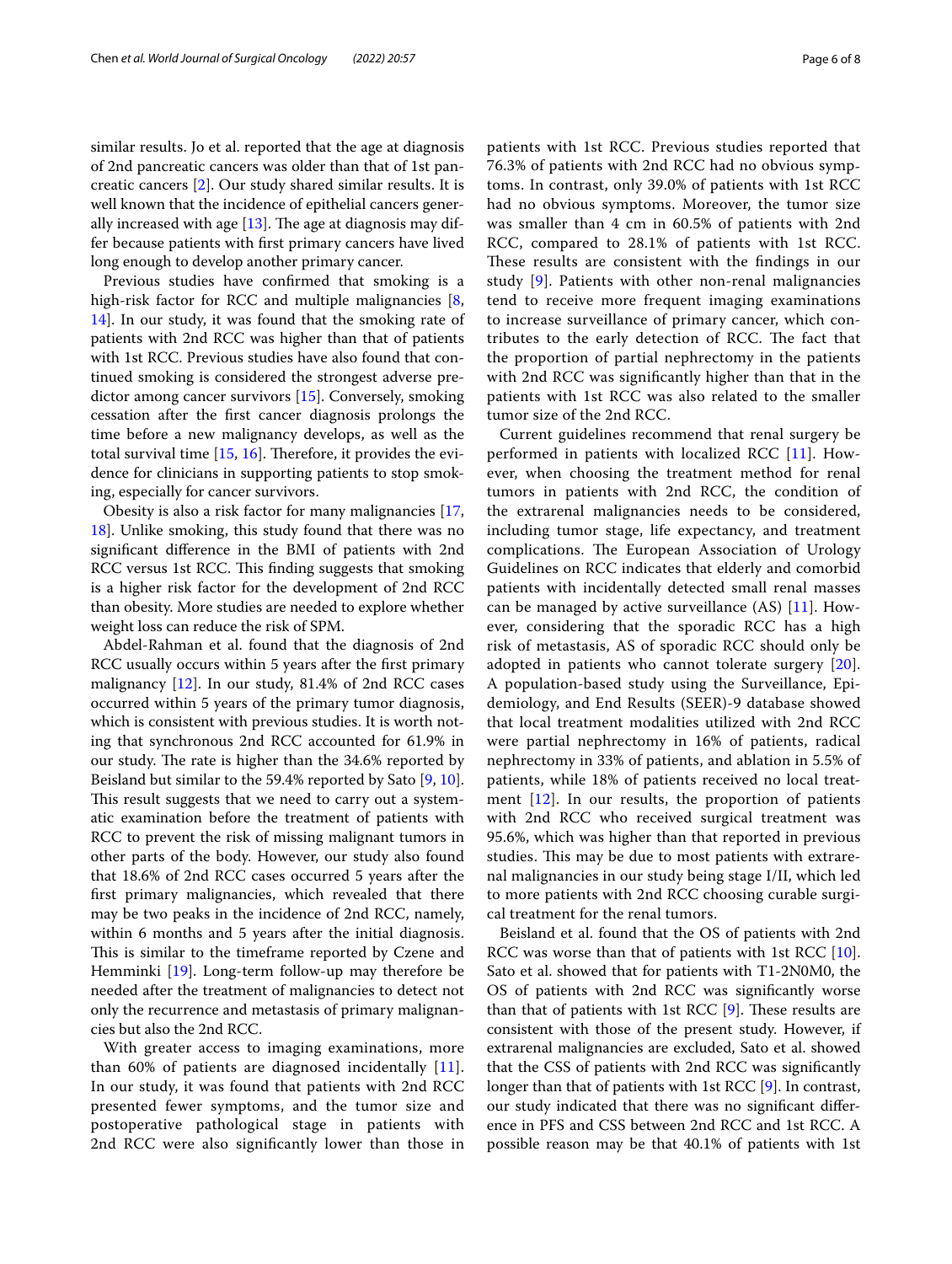RCC reported by Sato et al. were staged as T3/4, N1, or M1, while only 9.1% of patients with 1st RCC were staged as T3/4 or N1 in our study. These differences may have infuenced the results of the two studies.

The prognostic factors of simple RCC include tumor stage, histopathological factors (such as nuclear grade, pathological type, sarcomatoid diferentiation), and molecular markers [[11\]](#page-7-0). In our study, univariate and multivariate analyses showed that for patients with 1st RCC, the infuencing factors of OS included symptoms and stage, which was consistent with previous studies. However, the prognostic factors for 2nd RCC are more complex. Previous studies of multiple primary malignancies showed relationships between OS and the type of frst primary malignancies or the interval between the two primary cancers [[21\]](#page-7-10). In our study, univariate analysis showed that for 2nd RCC patients, OS was signifcantly correlated with the type of extrarenal malignancies and renal surgery, but there was no signifcant diference between OS and tumor interval, symptom, and stage. The prognosis of patients receiving renal surgery is better than that of patients without, and this may be related to the late-stage and poor prognosis of extrarenal malignancies, which leads to non-surgical treatment, resulting in a selection bias.

The present study has several limitations. Firstly, this study is retrospective. Hence, recall errors are possible and may afect the results. Secondly, this study excluded metastatic RCC patients both in the 2nd RCC group and the 1st RCC group; thus, there may be a certain selection bias. Thirdly, the follow-up time was relatively short, which may have afected the survival-related data analyses.

## **Conclusion**

In conclusion, there are some diferences in the prognosis of 2nd and 1st RCCs which should be distinguished. Smoking is a high-risk factor for 2nd RCC. In the process of diagnosis, treatment, and follow-up of extrarenal malignancies, the occurrence of 2nd RCC should be monitored. The choice of treatment should be based on the conditions of the extrarenal malignancies and the RCC. Renal surgery should be performed when there are no obvious contraindications.

#### **Supplementary Information**

The online version contains supplementary material available at [https://doi.](https://doi.org/10.1186/s12957-022-02493-6) [org/10.1186/s12957-022-02493-6](https://doi.org/10.1186/s12957-022-02493-6).

<span id="page-6-10"></span>**Additional fle 1: Supplementary Table 1.** The origins of frst primary malignancies in patients with second primary renal cell carcinoma (2nd RCC).

#### **Acknowledgements**

The authors thank Yongbo Yang, Department of Radiology in the Cancer Hospital of the University of Chinese Academy of Sciences, for his technical assistance.

#### **Authors' contributions**

Jinchao Chen and Jianmin Lou contributed equally. Shaoxing Zhu was responsible for the concept and design of the study. Jinchao Chen, Jianmin Lou, Yedie He, and Zhenjie Zhu dealt with the clinical data. Jinchao Chen performed the statistical work and drafted the manuscript. Jianmin Lou provided the fgures and tables. All authors revised the manuscript. The authors read and approved the fnal manuscript.

#### **Funding**

None.

#### **Availability of data and materials**

The raw data supporting the conclusions of this article will be made available by the authors, without undue reservation.

#### **Declarations**

#### **Ethics approval and consent to participate**

Our study was approved by the Medical Ethics Committee of Zhejiang Cancer Hospital (approval no. IRB-2021-69). All patients provided written informed consent prior to enrollment in the study.

#### **Consent for publication**

Written informed consent was obtained from the patients for publication of this article and any accompanying images.

#### **Competing interests**

The authors declare that they have no competing interests.

Received: 8 November 2021 Accepted: 15 January 2022 Published online: 27 February 2022

#### **References**

- <span id="page-6-0"></span>1. Rabbani F, Grimaldi G, Russo P. Multiple primary malignancies in renal cell carcinoma. J Urol. 1998;160(4):1255–9.
- <span id="page-6-1"></span>2. Jo JH, Cho IR, Jung JH, Lee HS, Chung MJ, Bang S, et al. Clinical characteristics of second primary pancreatic cancer. PLoS One. 2017;12(6):e0179784.
- <span id="page-6-2"></span>3. Liu H, Hemminki K, Sundquist J, Holleczek B, Katalinic A, Emrich K, et al. GEKID Cancer Survival Working Group. A population-based comparison of second primary cancers in Germany and Sweden between 1997 and 2006: clinical implications and etiologic aspects. Cancer Med. 2013;2(5):718–24.
- <span id="page-6-3"></span>4. Donin N, Filson C, Drakaki A, Tan HJ, Castillo A, Kwan L, et al. Risk of second primary malignancies among cancer survivors in the United States, 1992 through 2008. Cancer. 2016;122(19):3075–86.
- <span id="page-6-4"></span>5. Dong C, Hemminki K. Second primary neoplasms in 633,964 cancer patients in Sweden, 1958-1996. Int J Cancer. 2001;93(2):155–61.
- <span id="page-6-5"></span>6. Travis LB, Rabkin CS, Brown LM, Allan JM, Alter BP, Ambrosone CB, et al. Cancer survivorship--genetic susceptibility and second primary cancers: research strategies and recommendations. J Natl Cancer Inst. 2006;98(1):15–25.
- <span id="page-6-6"></span>7. Siegel RL, Miller KD, Fuchs HE, Jemal A. Cancer statistics, 2021. CA Cancer J Clin. 2021;71(1):7–33.
- <span id="page-6-7"></span>8. Escudier B, Porta C, Schmidinger M, Rioux-Leclercq N, Bex A, Khoo V, et al. ESMO Guidelines Committee. Electronic address: clinicalguidelines@ esmo.org. Renal cell carcinoma: ESMO Clinical Practice Guidelines for diagnosis, treatment and follow-up. Ann Oncol. 2019;30(5):706–20.
- <span id="page-6-8"></span>9. Sato S, Shinohara N, Suzuki S, Harabayashi T, Koyanagi T. Multiple primary malignancies in Japanese patients with renal cell carcinoma. Int J Urol. 2004;11(5):269–75.
- <span id="page-6-9"></span>10. Beisland C, Talleraas O, Bakke A, Norstein J. Multiple primary malignancies in patients with renal cell carcinoma: a national population-based cohort study. BJU Int. 2006;97(4):698–702.